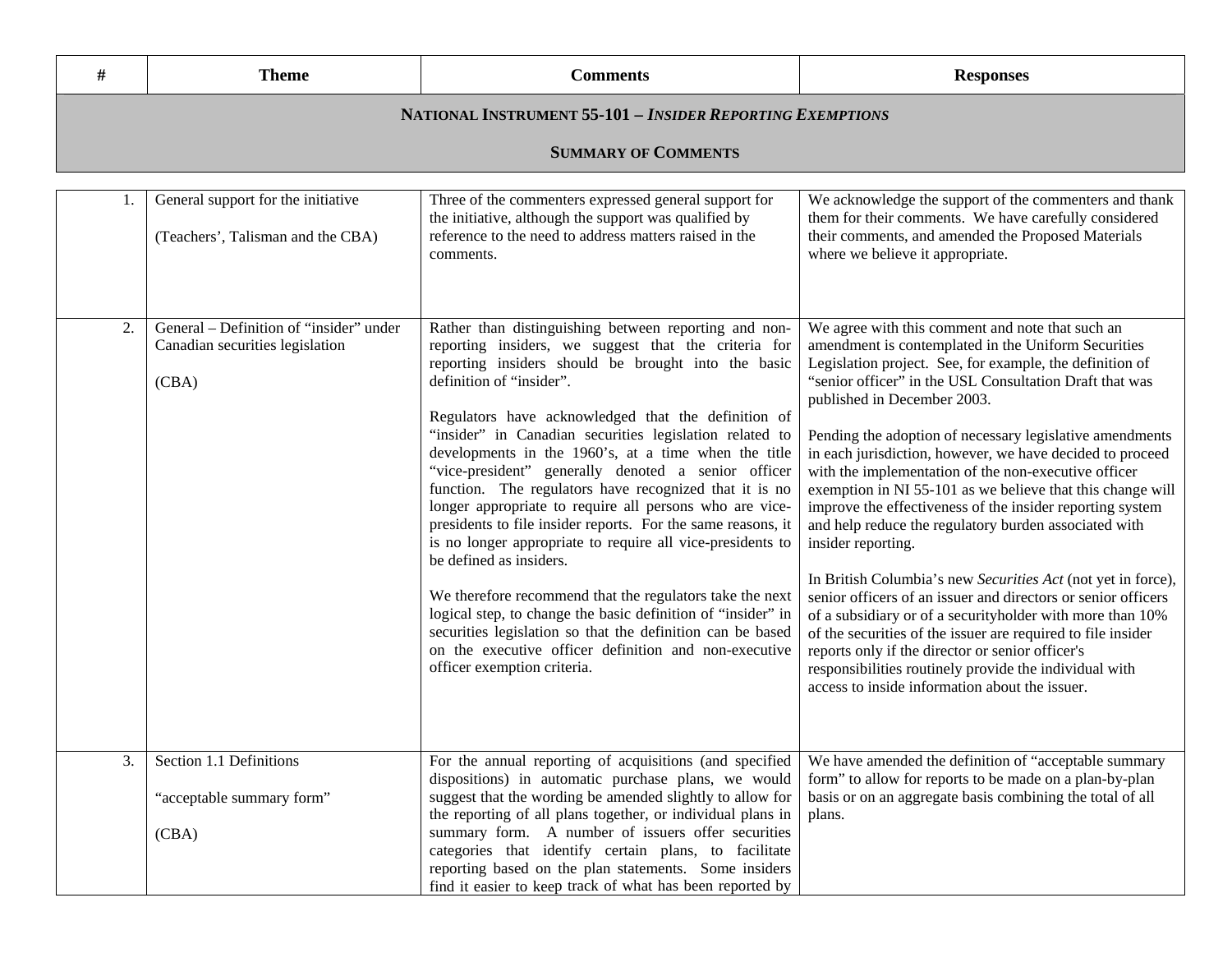| #  | <b>Theme</b>                                              | <b>Comments</b>                                                                                                                                                                                                                                                                                                                                                                                                                                                                                                                                                                                                                                                                                                                                                                                                                                                                                                                                                                                                                                                                                                                                                                                                                                                                                                                          | <b>Responses</b>                                                                                                                                                                                                                                                                                                                                                                                                                                                                                                                                                                                                                                                                                                                                                                                                                                                                                                                                                                                                                                                                                                                                                                                                                                                                                                                                                              |  |
|----|-----------------------------------------------------------|------------------------------------------------------------------------------------------------------------------------------------------------------------------------------------------------------------------------------------------------------------------------------------------------------------------------------------------------------------------------------------------------------------------------------------------------------------------------------------------------------------------------------------------------------------------------------------------------------------------------------------------------------------------------------------------------------------------------------------------------------------------------------------------------------------------------------------------------------------------------------------------------------------------------------------------------------------------------------------------------------------------------------------------------------------------------------------------------------------------------------------------------------------------------------------------------------------------------------------------------------------------------------------------------------------------------------------------|-------------------------------------------------------------------------------------------------------------------------------------------------------------------------------------------------------------------------------------------------------------------------------------------------------------------------------------------------------------------------------------------------------------------------------------------------------------------------------------------------------------------------------------------------------------------------------------------------------------------------------------------------------------------------------------------------------------------------------------------------------------------------------------------------------------------------------------------------------------------------------------------------------------------------------------------------------------------------------------------------------------------------------------------------------------------------------------------------------------------------------------------------------------------------------------------------------------------------------------------------------------------------------------------------------------------------------------------------------------------------------|--|
|    | NATIONAL INSTRUMENT 55-101 - INSIDER REPORTING EXEMPTIONS |                                                                                                                                                                                                                                                                                                                                                                                                                                                                                                                                                                                                                                                                                                                                                                                                                                                                                                                                                                                                                                                                                                                                                                                                                                                                                                                                          |                                                                                                                                                                                                                                                                                                                                                                                                                                                                                                                                                                                                                                                                                                                                                                                                                                                                                                                                                                                                                                                                                                                                                                                                                                                                                                                                                                               |  |
|    |                                                           | <b>SUMMARY OF COMMENTS</b>                                                                                                                                                                                                                                                                                                                                                                                                                                                                                                                                                                                                                                                                                                                                                                                                                                                                                                                                                                                                                                                                                                                                                                                                                                                                                                               |                                                                                                                                                                                                                                                                                                                                                                                                                                                                                                                                                                                                                                                                                                                                                                                                                                                                                                                                                                                                                                                                                                                                                                                                                                                                                                                                                                               |  |
|    |                                                           | comparing totals to the plan statements. Others prefer to<br>combine the annual totals for all the plans or, plan-by-<br>plan, into the common share category.<br>We believe that it is important to make the reporting<br>process manageable for the individual, so long as the<br>required information is reported in a standard and clear<br>manner. Acknowledgement of this currently accepted<br>flexibility, we believe, can be accomplished by deleting<br>the word "all" from subparagraph (a) of the definition of<br>"acceptable summary form", or by including a comment<br>in the Companion Policy.                                                                                                                                                                                                                                                                                                                                                                                                                                                                                                                                                                                                                                                                                                                          |                                                                                                                                                                                                                                                                                                                                                                                                                                                                                                                                                                                                                                                                                                                                                                                                                                                                                                                                                                                                                                                                                                                                                                                                                                                                                                                                                                               |  |
| 4. | Section 1.1 Definitions<br>"investment issuer"<br>(CBA)   | A comparison of some MRRS decisions that have been<br>issued subsequent to CSA Staff Notice 55-306<br>Applications for Relief from the Insider Reporting<br>Requirements by Certain Vice-Presidents and the<br>proposed amendments to NI 55-101, suggests that the<br>relief under the proposed amendment would be more<br>restrictive, given the proposed definition of "investment<br>The difference lies in the exclusion of<br>issuer".<br>subsidiaries in subparagraph (b) of the definition of<br>"investment issuer". We recommend that subparagraph<br>$(b)$ be deleted.<br>It is not consistent, in our view, to tie the reporting<br>requirement to the status of whether that investment<br>issuer is a subsidiary of the bank or not, as distinct from,<br>and in addition to the fundamental exemption criteria that<br>apply for all other securities. MRRS decisions that have<br>been issued pursuant to CSA Staff Notice 55-306 rest on<br>exemption criteria that are based on officer function and<br>access to information, and do not distinguish between<br>types of investment issuers. The language of the NI 55-<br>101 amendment would, in our mind, require revising the<br>existing instructions to all of these people and would<br>result in unnecessary reporting, which should continue to<br>be exempt. | We have amended the definition of "investment issuer" to<br>delete the restriction in subparagraph (b) relating to<br>subsidiaries.<br>We agree that the exclusion of subsidiaries in the<br>definition of "investment issuer" is unnecessary, since the<br>objectives are met by the basic exemption criteria, which<br>would exclude the exemption of any officer who receives<br>or has access to undisclosed material information about the<br>particular subsidiary investment issuer.<br>We have added language to the Proposed Policy to clarify<br>that the reference to "material facts or material changes<br>concerning the investment issuer" includes information<br>that originates at the insider issuer level but which<br>concerns or is otherwise relevant to the investment issuer.<br>For example, in the case of an issuer that has a subsidiary<br>investment issuer, a decision at the insider issuer level<br>(i.e., the parent issuer) that the subsidiary investment<br>issuer will commence or discontinue a line of business<br>would generally represent a "material fact or material<br>change concerning the investment issuer. Similarly, a<br>decision at the parent issuer level that the parent issuer will<br>seek to sell its holding in the subsidiary investment issuer<br>would also generally represent a "material fact or material |  |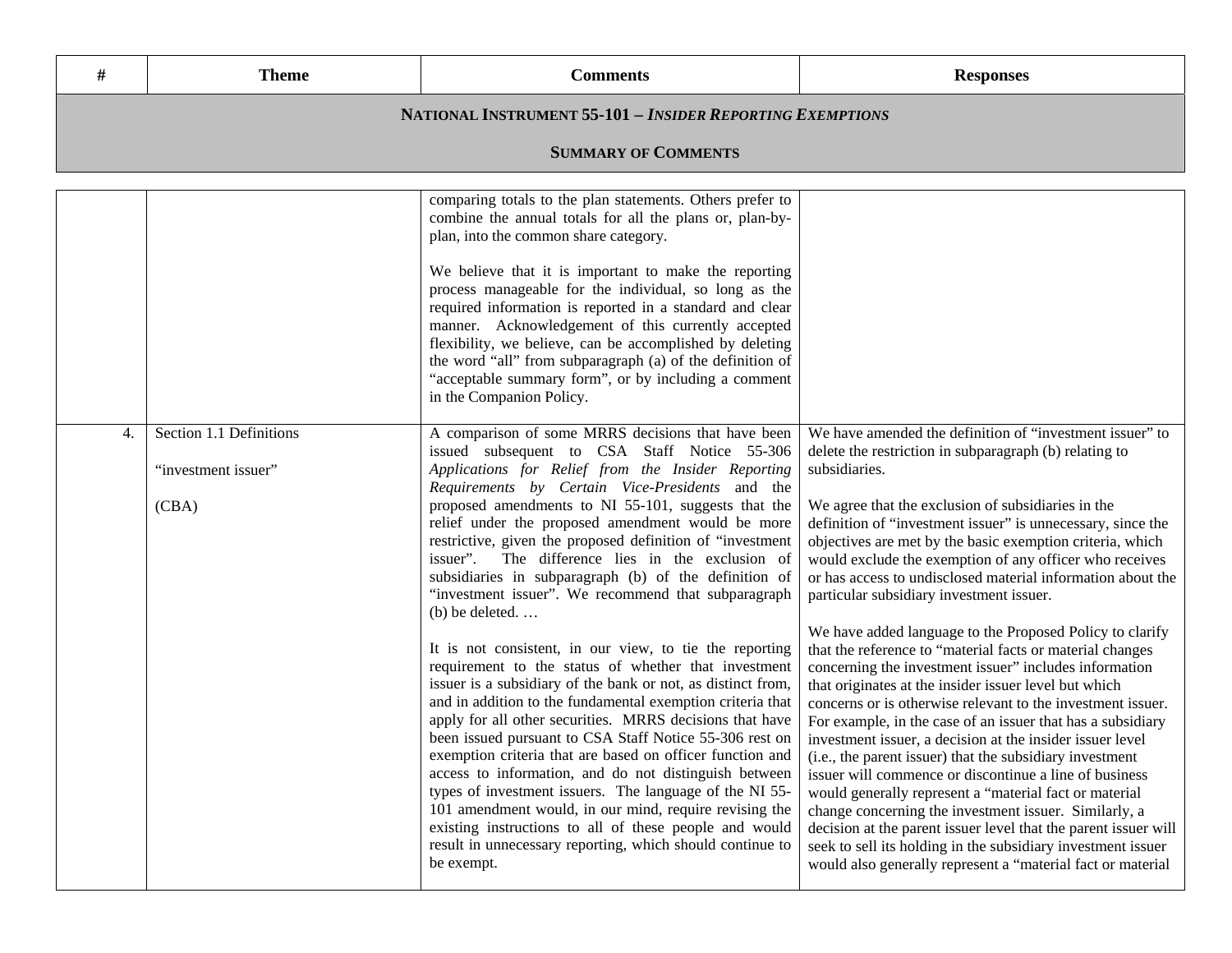| #  | <b>Theme</b>                                                     | <b>Comments</b>                                                                                                                                                                                                                                                                                                                                                                                                                                                                                                                                                                                                                                                                                                                                                                                                | <b>Responses</b>                                                                                                                                                                                                                                                                                                                                                                                                                                                                                                                                                                                                                                                                                                                                                                                                                                                                                                                                                                                                                                                                                                                                                    |  |  |
|----|------------------------------------------------------------------|----------------------------------------------------------------------------------------------------------------------------------------------------------------------------------------------------------------------------------------------------------------------------------------------------------------------------------------------------------------------------------------------------------------------------------------------------------------------------------------------------------------------------------------------------------------------------------------------------------------------------------------------------------------------------------------------------------------------------------------------------------------------------------------------------------------|---------------------------------------------------------------------------------------------------------------------------------------------------------------------------------------------------------------------------------------------------------------------------------------------------------------------------------------------------------------------------------------------------------------------------------------------------------------------------------------------------------------------------------------------------------------------------------------------------------------------------------------------------------------------------------------------------------------------------------------------------------------------------------------------------------------------------------------------------------------------------------------------------------------------------------------------------------------------------------------------------------------------------------------------------------------------------------------------------------------------------------------------------------------------|--|--|
|    | <b>NATIONAL INSTRUMENT 55-101 - INSIDER REPORTING EXEMPTIONS</b> |                                                                                                                                                                                                                                                                                                                                                                                                                                                                                                                                                                                                                                                                                                                                                                                                                |                                                                                                                                                                                                                                                                                                                                                                                                                                                                                                                                                                                                                                                                                                                                                                                                                                                                                                                                                                                                                                                                                                                                                                     |  |  |
|    |                                                                  | <b>SUMMARY OF COMMENTS</b>                                                                                                                                                                                                                                                                                                                                                                                                                                                                                                                                                                                                                                                                                                                                                                                     |                                                                                                                                                                                                                                                                                                                                                                                                                                                                                                                                                                                                                                                                                                                                                                                                                                                                                                                                                                                                                                                                                                                                                                     |  |  |
|    |                                                                  | We believe that the exclusion of subsidiaries in the<br>definition of "investment issuer" is also unnecessary,<br>since the objectives are met by the basic exemption<br>criteria, which would exclude the exemption of any<br>officer who receives or has access to undisclosed material<br>information about the particular subsidiary investment<br>issuer.                                                                                                                                                                                                                                                                                                                                                                                                                                                 | change concerning the investment issuer."<br>Accordingly, a director or senior officer of the parent<br>reporting issuer who routinely had access to such<br>information concerning the investment issuer would not be<br>entitled to rely on the exemption for trades in securities of<br>the investment issuer.                                                                                                                                                                                                                                                                                                                                                                                                                                                                                                                                                                                                                                                                                                                                                                                                                                                   |  |  |
| 5. | Section 1.1 Definitions<br>"major subsidiary"<br>(Oslers)        | definition of "major subsidiary"<br>The<br>may<br>be<br>overinclusive for larger issuers with international<br>Such issuers may organize certain<br>operations.<br>subsidiaries solely for the purposes of handling<br>international sales and other subsidiaries solely for<br>purposes of holding an interest in assets.<br>Such subsidiaries may technically fall within the<br>definition of "major subsidiary" even though the<br>subsidiary is not material to the issuer in terms of being a<br>principal business unit, division or function of the<br>reporting issuer.<br>You should consider whether to modify the definition of<br>"major subsidiary" to address those "major subsidiaries"<br>which do not constitute a principal business unit, division<br>or function of the reporting issuer. | We have not amended the Proposed Instrument in<br>response to this comment as we believe that the proposed<br>amendment would have the effect of significantly<br>narrowing the scope of the definition of "major<br>subsidiary".<br>Under the current definition of "major subsidiary", a<br>subsidiary of a reporting issuer will be a "major<br>subsidiary" if<br>• the assets of the subsidiary represent 10% or more of<br>the assets of the reporting issuer on a consolidated<br>basis, or<br>• the revenues of the subsidiary represent 10% or more<br>of the revenues of the reporting issuer on a<br>consolidated basis.<br>Generally we would expect that a subsidiary of a reporting<br>issuer that crosses either of these 10% thresholds will be<br>material to the reporting issuer regardless of whether the<br>subsidiary "is  material to the issuer in terms of being a<br>principal business unit, division or function of the<br>reporting issuer".<br>We also believe that a test based on consolidated asset and<br>consolidated revenue thresholds is easier to apply than a<br>test based on whether a subsidiary constitutes "a principal |  |  |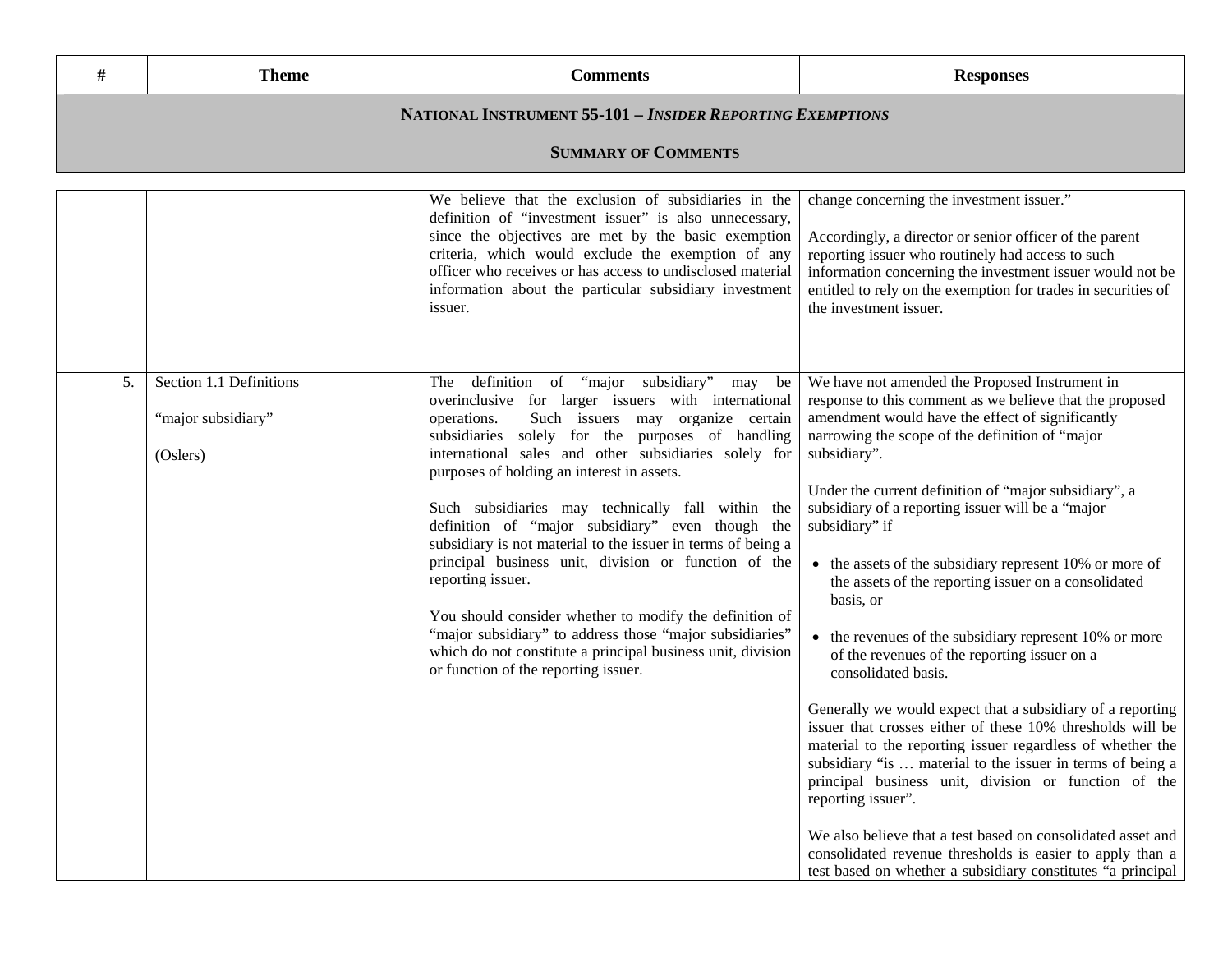|                                                                  | Theme                      | Comments | <b>Responses</b> |  |
|------------------------------------------------------------------|----------------------------|----------|------------------|--|
| <b>NATIONAL INSTRUMENT 55-101 - INSIDER REPORTING EXEMPTIONS</b> |                            |          |                  |  |
|                                                                  | <b>SUMMARY OF COMMENTS</b> |          |                  |  |
| business unit division or function of the reporting issuer.      |                            |          |                  |  |

|    |                                                                                                                        |                                                                                                                                                                                                                                                                                                                                                                                                                                                                                                                                                                                                                                                                                                                | business unit, division or function of the reporting issuer.<br>Where an issuer has a subsidiary that crosses a 10%<br>threshold, but the issuer can demonstrate that the<br>subsidiary's performance is not material to the issuer, the<br>CSA may be prepared to grant exemptive relief on an<br>application basis.                                              |
|----|------------------------------------------------------------------------------------------------------------------------|----------------------------------------------------------------------------------------------------------------------------------------------------------------------------------------------------------------------------------------------------------------------------------------------------------------------------------------------------------------------------------------------------------------------------------------------------------------------------------------------------------------------------------------------------------------------------------------------------------------------------------------------------------------------------------------------------------------|--------------------------------------------------------------------------------------------------------------------------------------------------------------------------------------------------------------------------------------------------------------------------------------------------------------------------------------------------------------------|
| 6. | Section 1.1 Definitions<br>"major subsidiary"<br>(Oslers)                                                              | For subsidiaries of issuers with worldwide operations it is<br>common to appoint individuals as officers or directors to<br>meet local legal or residency requirements, even though<br>such individuals do not have substantive authority. (For<br>example, a Canadian subsidiary of a U.S. company may<br>appoint a resident Canadian individual as a director to<br>meet residency requirements under Canadian corporate<br>legislation, but remove the individual's powers and<br>liabilities through a unanimous shareholder declaration.)<br>There should be an exemption for directors even of<br>"major subsidiaries" where the powers of the director<br>have been curtailed by statute and agreement. | We have not amended the Proposed Instrument in<br>response to this comment.<br>Where an individual has been appointed as a director of a<br>major subsidiary but does not have any substantive<br>authority or access to material undisclosed information in<br>the ordinary course, the CSA may be prepared to grant<br>exemptive relief on an application basis. |
| 7. | Section 2.3 -- Reporting Exemption<br>(Certain Senior Officers)<br>Individuals who hold multiple positions<br>(Oslers) | It is common for senior officers of an issuer to act as<br>directors of subsidiaries of the issuer. The exemptions do<br>not appear to be available to senior officers who would be<br>exempt from the insider reporting requirements but for<br>the fact that they also act as directors of a subsidiary of<br>the reporting issuer, even if the subsidiaries for which<br>they act as directors are not "major subsidiaries". This is<br>because the condition under subsection (c) of Sections<br>2.1, 2.2 and 2.3 cannot be met by individuals who hold<br>multiple positions. There is no policy reason for this and<br>we suggest that the exemptions be available to those<br>individuals as well.      | We agree with this comment and have amended the<br>condition in sections 2.1, 2.2 and 2.3 to address the<br>situation of multiple positions.                                                                                                                                                                                                                       |
| 8. | Sections 2.2 and 2.4<br>(Teachers)                                                                                     | Section 2.4 of NI 55-101 provides an exemption from the<br>insider reporting requirement only for a senior officer of<br>"a reporting issuer or a subsidiary of the reporting issuer"<br>in respect of securities of an "investment issuer" (a<br>second reporting issuer that the first reporting issuer is an                                                                                                                                                                                                                                                                                                                                                                                                | We agree with this comment and have amended the<br>definition of "investment issuer" and the exemption for<br>trades in securities of an investment issuer accordingly.                                                                                                                                                                                            |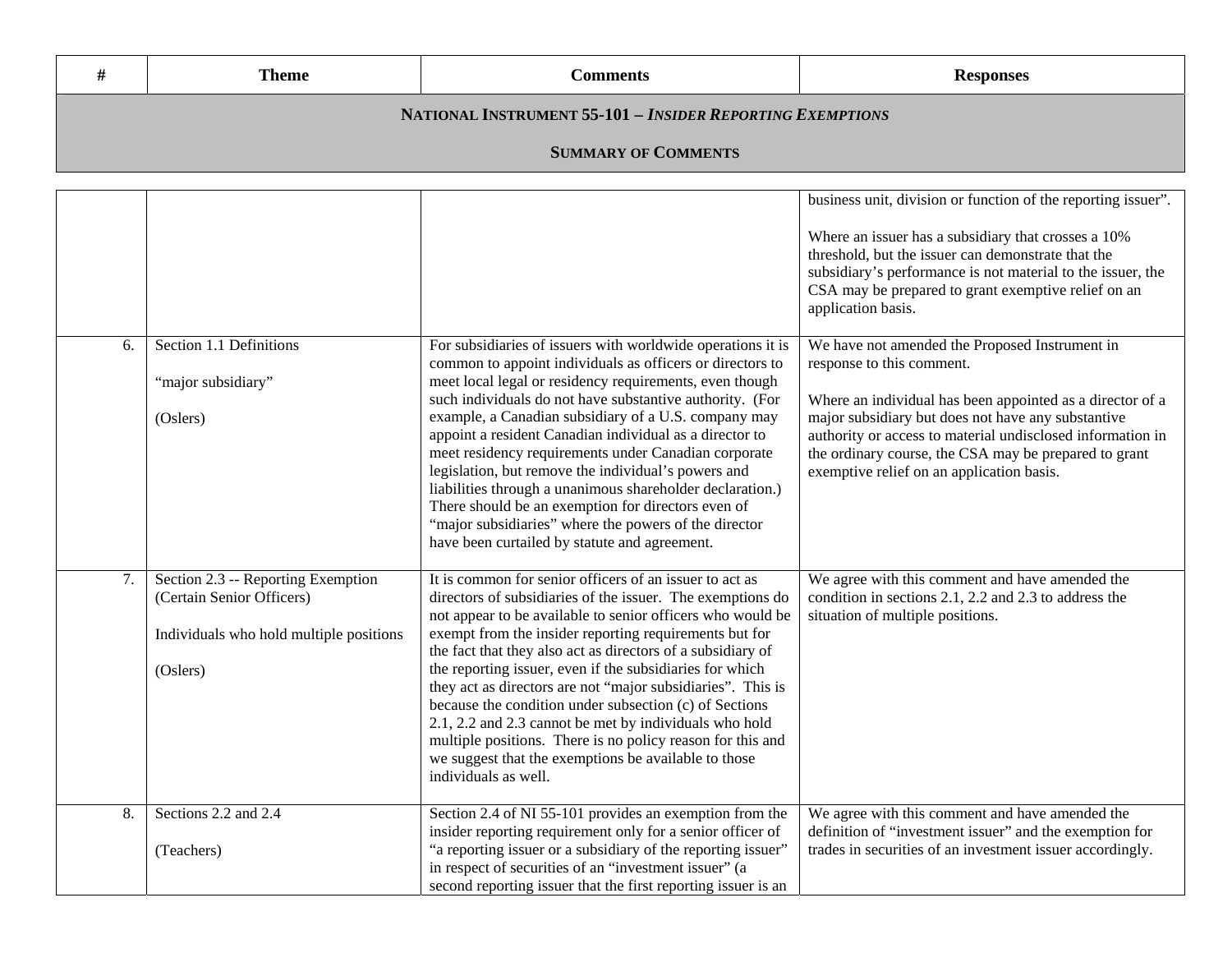| <b>Theme</b> | `omments | ponses<br>-- - - |
|--------------|----------|------------------|
|              |          |                  |

## **NATIONAL INSTRUMENT 55-101 –** *INSIDER REPORTING EXEMPTIONS*

## **SUMMARY OF COMMENTS**

|    |                                                              | insider of).                                                                                                                                                                                                                                                                                                                                                                                                                                                                                                                                                                    |                                                                                                                                                                                                                                                                                                                                                                                                                                                                                                                                                                                  |
|----|--------------------------------------------------------------|---------------------------------------------------------------------------------------------------------------------------------------------------------------------------------------------------------------------------------------------------------------------------------------------------------------------------------------------------------------------------------------------------------------------------------------------------------------------------------------------------------------------------------------------------------------------------------|----------------------------------------------------------------------------------------------------------------------------------------------------------------------------------------------------------------------------------------------------------------------------------------------------------------------------------------------------------------------------------------------------------------------------------------------------------------------------------------------------------------------------------------------------------------------------------|
|    |                                                              | We believe that section 2.4 should be extended so that a<br>senior officer of a company that is not a reporting issuer<br>would be exempt from the insider reporting requirement<br>in respect of securities of an "investment issuer", so long<br>as that senior officer meets conditions equivalent to those<br>set out in subsections 2.4(b) and (c).                                                                                                                                                                                                                        |                                                                                                                                                                                                                                                                                                                                                                                                                                                                                                                                                                                  |
|    |                                                              | We do not believe that there is a reasonable basis upon<br>which an exemption of this type should be available for<br>the senior officers of a company that is a reporting issuer,<br>but not also available for the senior officers of a company<br>that is not a reporting issuer.                                                                                                                                                                                                                                                                                            |                                                                                                                                                                                                                                                                                                                                                                                                                                                                                                                                                                                  |
| 9. | Subsection $4.1(a)$ – Insider Lists and<br>Policies<br>(CBA) | In a large institution, we question the utility of the [even<br>infrequent] delivery of lists of hundreds of exempt vice-<br>presidents when a valid process is in place to determine<br>the reporting insiders on the basis of the criteria. We note<br>that the compilation can be labour intensive due to the<br>global nature of our members' operations and due to<br>differences in personnel data support systems and<br>variations in local/translated titles. We question the point<br>of labelling and listing people who fail to meet the<br>criteria for reporting. | The Proposed Instrument does not contain a requirement<br>to file (or otherwise make public) a list of all insiders of<br>the reporting issuer who are exempted from the insider<br>reporting requirement.<br>This represents a significant change from the approach<br>described in CSA Staff Notice 55-306 Applications for<br>Relief from the Insider Reporting Requirements by Certain<br>Vice-Presidents and reflects the terms of recent exemptive<br>relief decisions for such relief.                                                                                    |
|    |                                                              | We, therefore, recommend the removal of the<br>requirement to file a list of all insiders of the reporting<br>issuer who are exempted from the insider reporting<br>requirement.                                                                                                                                                                                                                                                                                                                                                                                                | The Proposed Instrument does require (as a condition of<br>the exemption being available) that the insider notify the<br>reporting issuer that the insider intends to rely on the<br>exemption, and that the reporting issuer confirm that it will<br>maintain a list of insiders of the reporting issuer exempted<br>under NI 55-101. However, the current version of NI 55-<br>101 contains a similar requirement to maintain a list of<br>exempted insiders in s. 4.1. Accordingly, this requirement<br>does not represent a change from the current version of NI<br>55-101. |
|    |                                                              |                                                                                                                                                                                                                                                                                                                                                                                                                                                                                                                                                                                 | The requirement to maintain a list of insiders who are<br>relying on an exemption from the insider reporting                                                                                                                                                                                                                                                                                                                                                                                                                                                                     |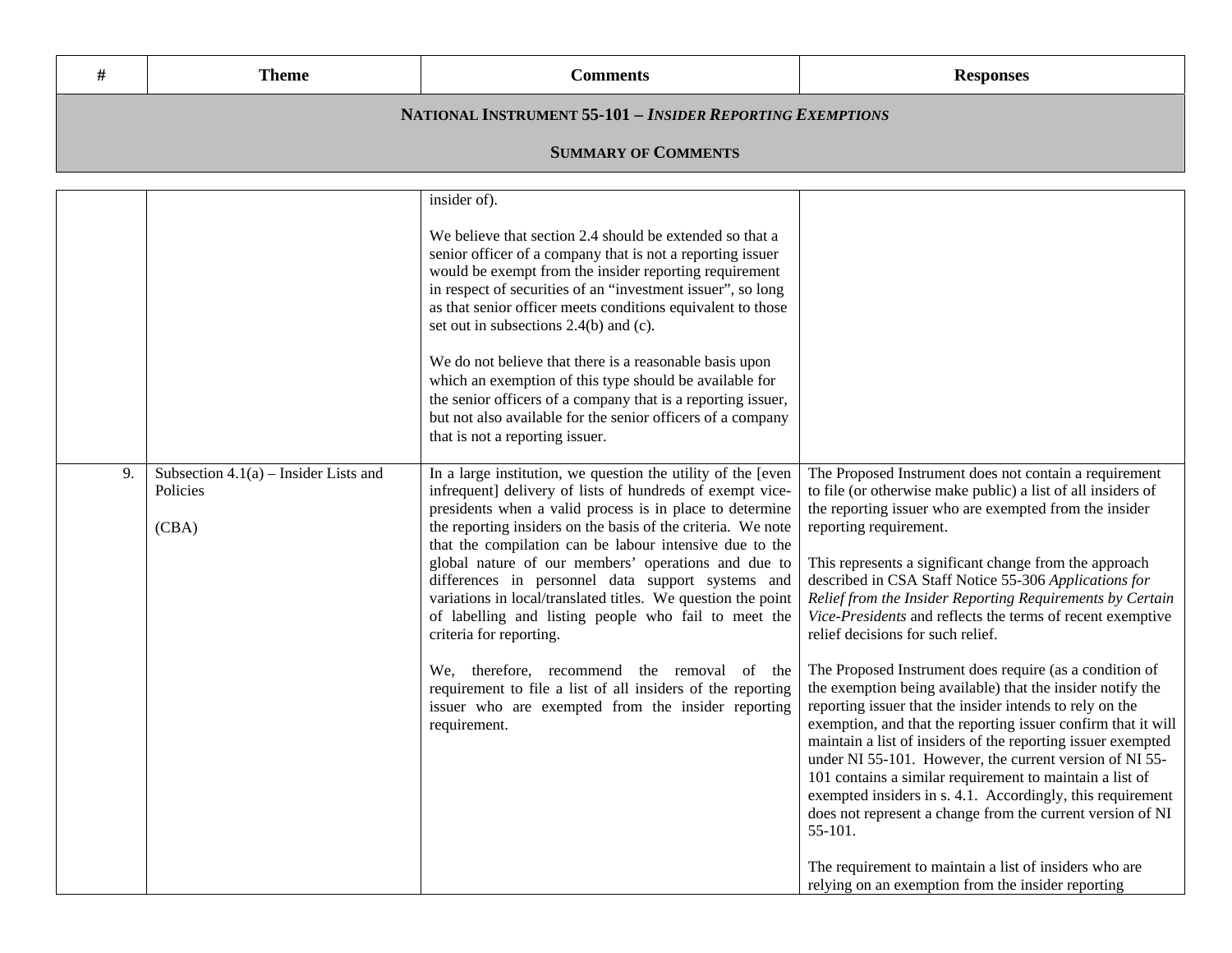|                                                           | <b>Theme</b> | Comments | <b>Responses</b> |  |
|-----------------------------------------------------------|--------------|----------|------------------|--|
| NATIONAL INSTRUMENT 55-101 - INSIDER REPORTING EXEMPTIONS |              |          |                  |  |
| <b>SUMMARY OF COMMENTS</b>                                |              |          |                  |  |

|     |                                                           |                                                                                                                                                                                                                                                                                                                                                                                                                          | requirements is necessary in order to preserve an<br>independent ability to monitor whether the insiders who<br>are relying on the exemption are in fact entitled to rely on<br>the exemption. The requirement to maintain a list<br>provides a practical means by which the reporting issuer,<br>and the securities regulatory authorities, can check to see<br>whether such reliance is appropriate.<br>We do not believe that this requirement should prove<br>onerous for a public company, particularly a company that<br>is large enough to have hundreds of vice-presidents who<br>would otherwise be eligible for the exemption.<br>A company could, for example, simply advise its insiders<br>that<br>they may be entitled to rely on an exemption in NI<br>55-101 from the insider reporting requirements<br>under Canadian securities law, and<br>if they wish to rely on this exemption, they should<br>notify a designated contact person who will<br>maintain a list of people relying on the exemption.<br>We also note that this requirement to maintain a list should<br>be substantially less onerous than the current requirement<br>that all such insiders file insider reports. |
|-----|-----------------------------------------------------------|--------------------------------------------------------------------------------------------------------------------------------------------------------------------------------------------------------------------------------------------------------------------------------------------------------------------------------------------------------------------------------------------------------------------------|-------------------------------------------------------------------------------------------------------------------------------------------------------------------------------------------------------------------------------------------------------------------------------------------------------------------------------------------------------------------------------------------------------------------------------------------------------------------------------------------------------------------------------------------------------------------------------------------------------------------------------------------------------------------------------------------------------------------------------------------------------------------------------------------------------------------------------------------------------------------------------------------------------------------------------------------------------------------------------------------------------------------------------------------------------------------------------------------------------------------------------------------------------------------------------------------------------|
| 10. | Subsection $4.1(a)$ – List of exempt<br>insiders<br>(CBA) | As well, we have previously brought to your attention<br>that there are related privacy legislation considerations in<br>connection with the contemplated lists. A number of<br>MRRS decisions recognize this by providing that the<br>issuer will make a list available to the regulators upon<br>request "to the extent permitted by law".<br>We request inclusion of the same language in the<br>National Instrument. | We do not believe it is necessary or appropriate to include<br>the language "to the extent permitted by law" in the terms<br>of the exemption for the following reasons.<br>First, as noted above, the current version of NI 55-101<br>contains a similar requirement in s. 4.1. Accordingly, the<br>requirement to maintain a list of exempt insiders in the<br>Proposed Instrument does not represent a change from the<br>current version of NI 55-101.<br>Secondly, we note that the condition relates to an                                                                                                                                                                                                                                                                                                                                                                                                                                                                                                                                                                                                                                                                                      |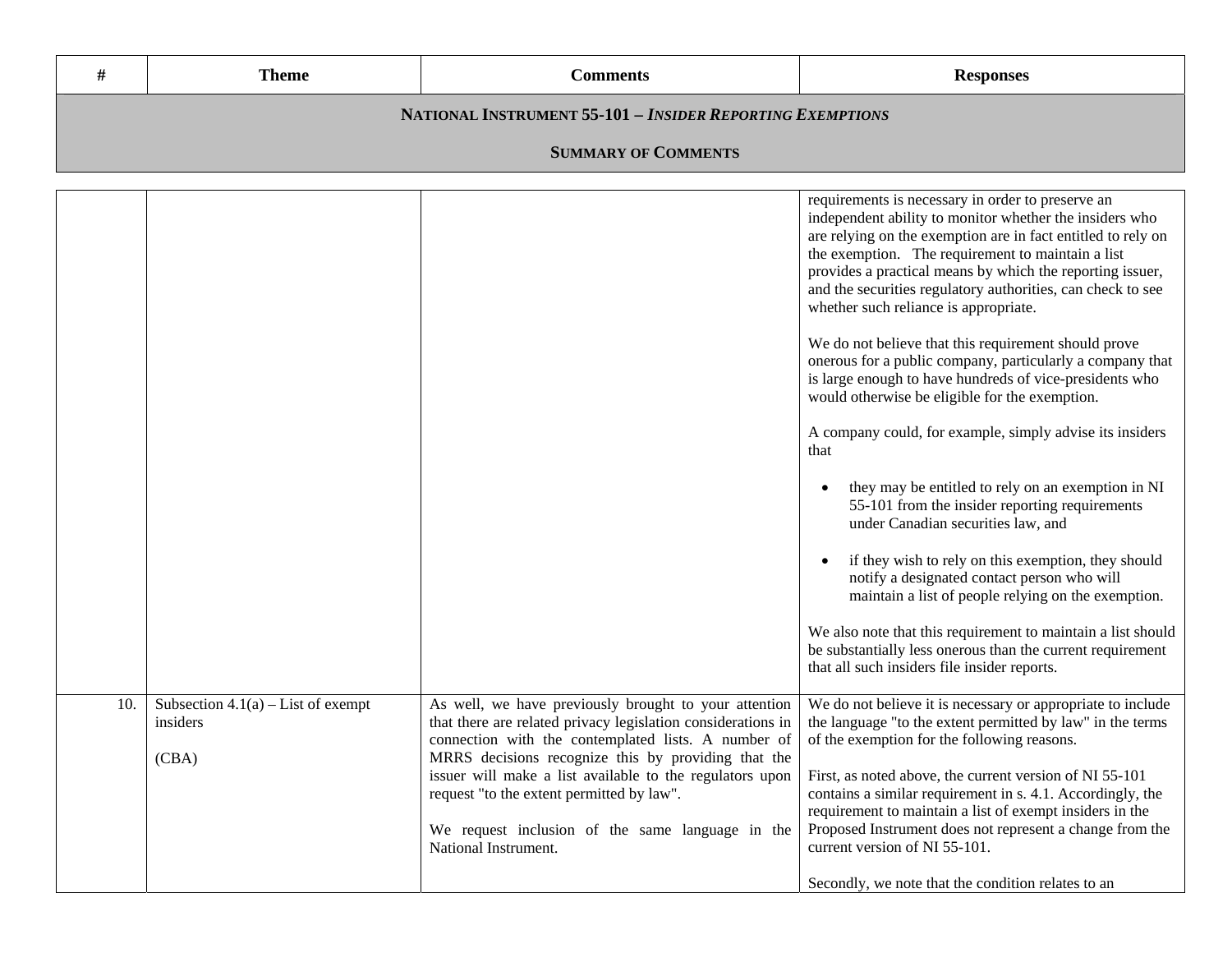|                                                           | Theme                      | Comments | <b>Responses</b> |  |
|-----------------------------------------------------------|----------------------------|----------|------------------|--|
| NATIONAL INSTRUMENT 55-101 - INSIDER REPORTING EXEMPTIONS |                            |          |                  |  |
|                                                           | <b>SUMMARY OF COMMENTS</b> |          |                  |  |
| exemption from the insider reporting requirement. There   |                            |          |                  |  |

|                                                                                                            |                                                                                                                                                                                                                                                                                                                                                                                                                                                                                                                                                                                                                                                                                                                                                                                                                                                                                                                                                                                                                                            | exemption from the misider reporting requirement. There<br>is no obligation for any insider to rely on this exemption.<br>If an insider wishes to rely on this exemption, we believe it<br>is reasonable to require, as a condition to the exemption<br>being available, that the insider notify the issuer and if<br>necessary provide a consent to the issuer. In this way, the<br>issuer can maintain a list of its insiders who are relying on<br>the exemption.<br>We believe that a list requirement is reasonable as it<br>provides for a practical means by which the reporting<br>issuer, or the securities regulatory authorities, can review<br>whether reliance by the insider on the exemption is<br>appropriate.                                                                                                                      |
|------------------------------------------------------------------------------------------------------------|--------------------------------------------------------------------------------------------------------------------------------------------------------------------------------------------------------------------------------------------------------------------------------------------------------------------------------------------------------------------------------------------------------------------------------------------------------------------------------------------------------------------------------------------------------------------------------------------------------------------------------------------------------------------------------------------------------------------------------------------------------------------------------------------------------------------------------------------------------------------------------------------------------------------------------------------------------------------------------------------------------------------------------------------|-----------------------------------------------------------------------------------------------------------------------------------------------------------------------------------------------------------------------------------------------------------------------------------------------------------------------------------------------------------------------------------------------------------------------------------------------------------------------------------------------------------------------------------------------------------------------------------------------------------------------------------------------------------------------------------------------------------------------------------------------------------------------------------------------------------------------------------------------------|
| Subsection $4.1(c)$ – Reasonable policies<br>11.<br>and procedures relating to insider trading<br>(Oslers) | Subsection $4.1(c)$ requires that a reporting issuer maintain<br>reasonable written policies and procedures relating to<br>monitoring and restricting the trading activities of its<br>insiders and other persons with access to material<br>undisclosed information relating to the reporting issuer or<br>to an investment issuer of the reporting issuer.<br>We agree that it is best practice for issuers to have an<br>insider trading policy; however, the Proposed Instrument<br>is not the appropriate place to introduce a requirement<br>that all reporting issuers prepare and maintain such<br>policies.<br>The requirement in subsection $4.1(c)$ should be a<br>precondition only to relying on the Proposed Instrument,<br>as it is currently for staff to support applications for relief<br>from insider reporting requirements (CSA Staff Notice<br>55-306 - Applications for Relief from the Insider<br>Reporting Requirements by Certain Vice Presidents), and<br>not a positive obligation imposed upon all reporting | We do not agree with the suggestion that it is a "best<br>practice" for reporting issuers to have an insider trading<br>policy. We believe that all reporting issuers should have<br>some form of insider trading policy.<br>However, we accept that an exemptions instrument is not<br>the appropriate place to introduce a requirement that all<br>reporting issuers prepare and maintain such policies<br>regardless of whether or not they (or their insiders) rely on<br>the Proposed Instrument.<br>Accordingly, we agree with the comment that the<br>requirement to establish an insider trading policy should<br>be a precondition only to relying on the Proposed<br>Instrument.<br>The exemptions in Parts 2 and 3 of the Proposed<br>Instrument have been redrafted to clarify that they are<br>subject to the preconditions in Part 4. |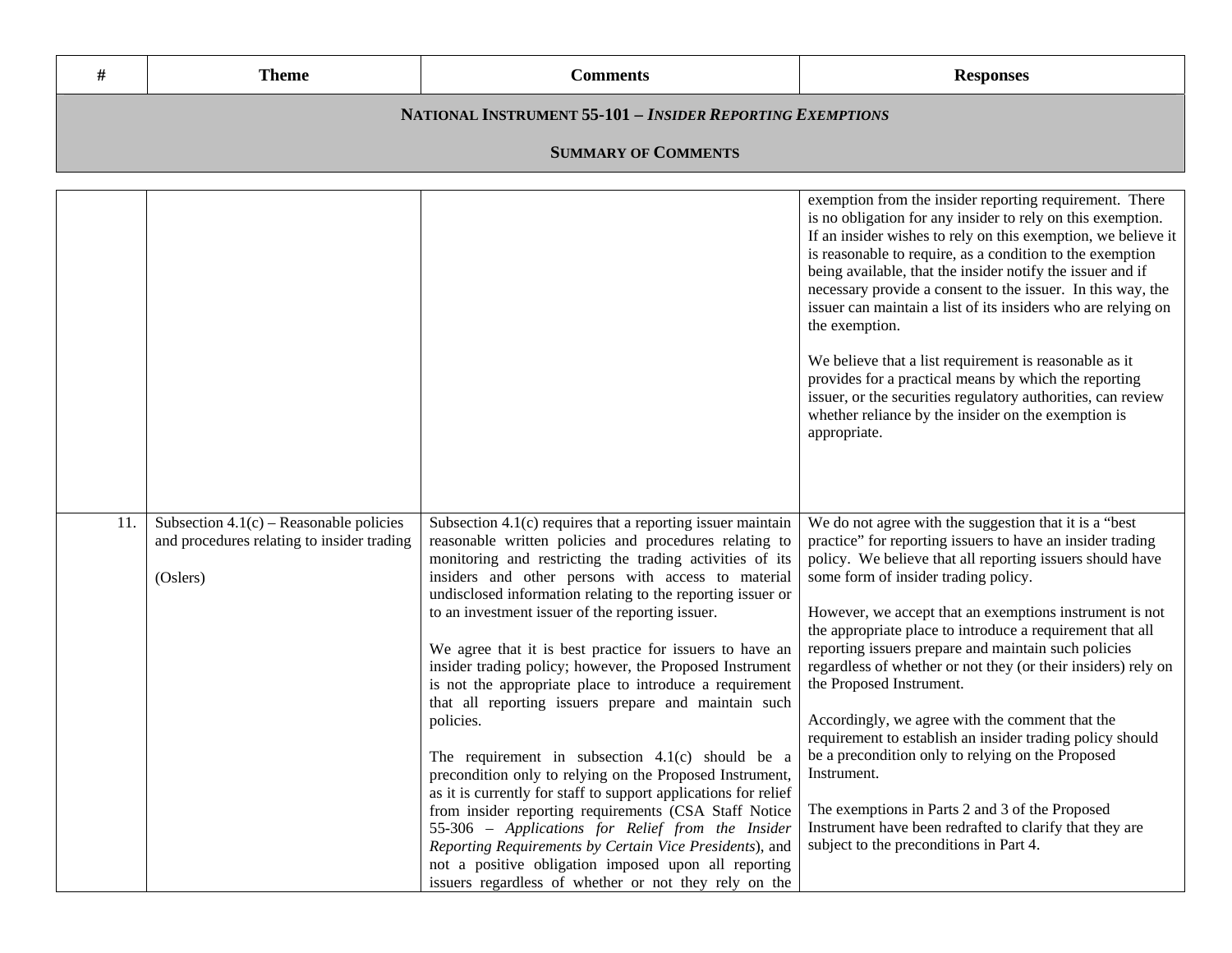|                                                           | Theme | <b>Comments</b> | <b>Responses</b> |  |
|-----------------------------------------------------------|-------|-----------------|------------------|--|
| NATIONAL INSTRUMENT 55-101 - INSIDER REPORTING EXEMPTIONS |       |                 |                  |  |

## **SUMMARY OF COMMENTS**

|     |                                                                                         | Proposed Instrument.                                                                                                                                                           |                                                                                                                                                                                                                                  |
|-----|-----------------------------------------------------------------------------------------|--------------------------------------------------------------------------------------------------------------------------------------------------------------------------------|----------------------------------------------------------------------------------------------------------------------------------------------------------------------------------------------------------------------------------|
|     |                                                                                         | We suggest, therefore, that the introductory language to<br>section 4.1 be redrafted as follows to clarify this:                                                               |                                                                                                                                                                                                                                  |
|     |                                                                                         | "Subject to section 4.2, a reporting issuer which wishes to<br>rely on this Instrument shall prepare and maintain".                                                            |                                                                                                                                                                                                                                  |
| 12. | Subsection $4.1(c)$ – Reasonable policies<br>and procedures relating to insider trading | Talisman is very concerned with one aspect of proposed<br>NI 55-101, s. 4.1(c), which would impose a new legal<br>requirement on reporting issuers to monitor and restrict     | We have amended the Proposed Instrument to clarify that<br>the requirement to establish and maintain policies and<br>procedures relating to insider trading does not represent an                                                |
|     | (Talisman)                                                                              | the trading activities of insiders and other persons with<br>access to material undisclosed information.                                                                       | independent legal requirement for reporting issuers to<br>monitor or restrict the trading of insiders. Rather, it is a<br>precondition to the availability of the exemptions                                                     |
|     |                                                                                         | Currently, there is no legal requirement for reporting<br>issuers in Canada to either monitor or restrict the trading<br>of insiders. Section 6.11 of National Policy 51-201   | contained in Parts 2 and 3 of the Proposed Instrument.<br>This precondition mirrors a similar precondition described                                                                                                             |
|     |                                                                                         | Disclosure Standards currently recommends as a "best<br>practice" that reporting issuers "adopt an insider trading<br>policy that provides for a senior officer to approve and | in CSA Staff Notice 55-306 Applications for Relief from<br>the Insider Reporting Requirements by Certain Vice-<br>Presidents. In the context of the staff notice, we requested                                                   |
|     |                                                                                         | monitor the trading activity of all of our insiders, officers<br>and senior employees". Talisman submits that the "best<br>practices" approach taken by NP 51-201 is more      | a copy of the issuer's policies and procedures as part of the<br>application as we wanted to ensure that the issuer had in<br>place a minimally acceptable set of policies and                                                   |
|     |                                                                                         | appropriate than the legally mandated approach taken in<br>the proposed amendments to NI 55-101 for the reasons<br>set forth below.                                            | procedures relating to insider trading before<br>recommending this relief.                                                                                                                                                       |
|     |                                                                                         | Talisman submits that the following considerations<br>support a continuation of the "best practices" approach:                                                                 | We believe this is important because several of the new<br>exemptions, and in particular the "non-executive officer<br>exemption", represent a shift from a <i>title-based</i> regime -                                          |
|     |                                                                                         | Such an approach is more consistent with the<br>1.<br>general approach to corporate governance taken<br>by Canadian securities regulators;                                     | all persons who hold a stipulated title, such as "vice-<br>president", must report – to more of a functional or<br>principles-based regime - only those persons who hold the<br>stipulated title and who have access to material |
|     |                                                                                         | Such an approach would maintain more<br>2.<br>consistency between Canadian and US securities                                                                                   | undisclosed information in the ordinary course must<br>report.                                                                                                                                                                   |
|     |                                                                                         | laws, as US securities laws do not require<br>registrants to maintain policies that monitor and<br>restrict insider trading; and                                               | In our view, where the test is tied to an assessment of the<br>individual's function and access to material undisclosed                                                                                                          |
|     |                                                                                         | Such an approach would permit reporting issuers<br>3.<br>to craft policies and procedures that best fit their                                                                  | information, there is a greater need for an issuer to have<br>appropriate policies and procedures in place. The issuer                                                                                                           |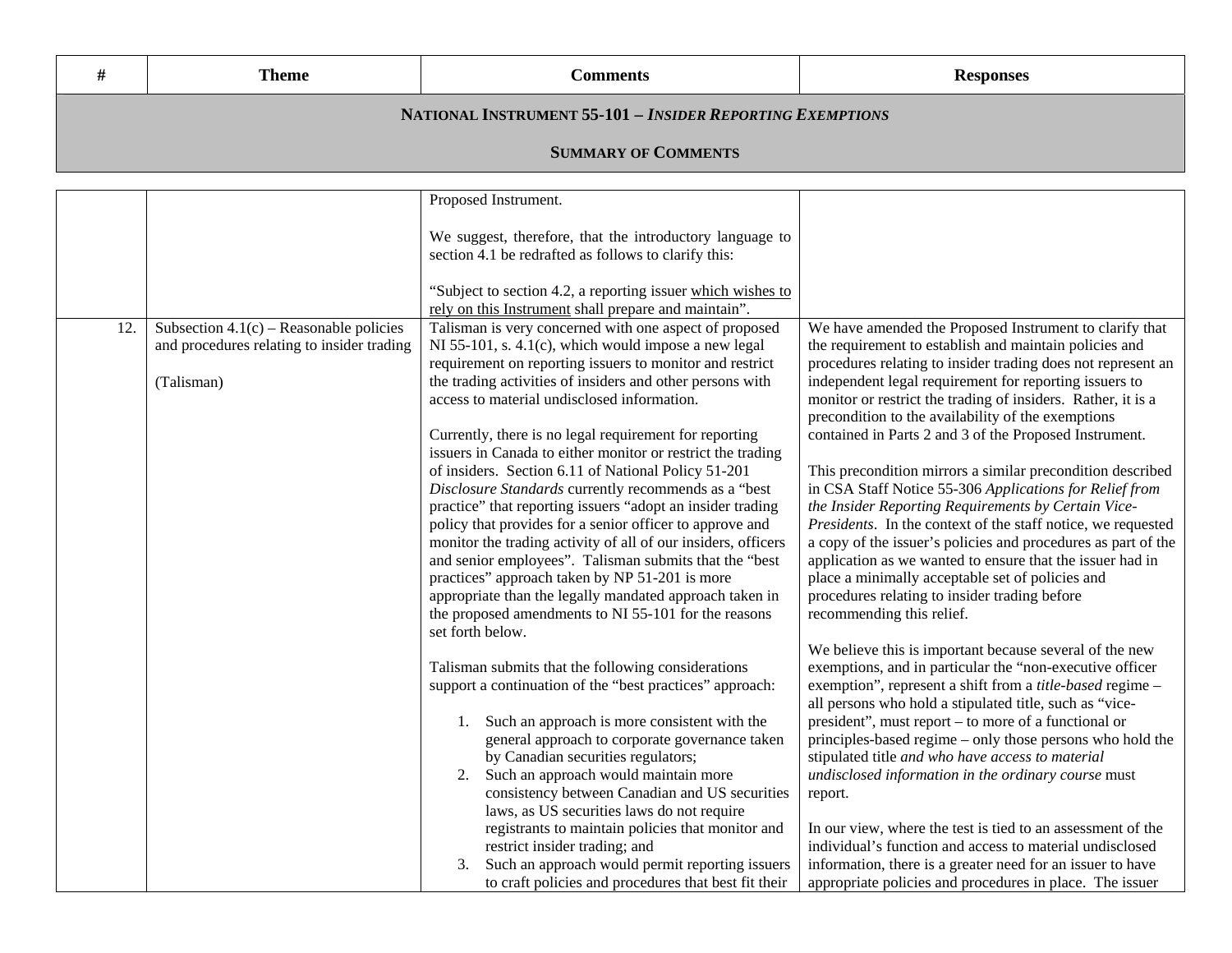| #                          | <b>Theme</b>                                                     | <b>Comments</b>                                                                                                                     | <b>Responses</b>                                                                                                                                                                                                                                                                                                                                                                                                                                                                                                         |  |
|----------------------------|------------------------------------------------------------------|-------------------------------------------------------------------------------------------------------------------------------------|--------------------------------------------------------------------------------------------------------------------------------------------------------------------------------------------------------------------------------------------------------------------------------------------------------------------------------------------------------------------------------------------------------------------------------------------------------------------------------------------------------------------------|--|
|                            | <b>NATIONAL INSTRUMENT 55-101 - INSIDER REPORTING EXEMPTIONS</b> |                                                                                                                                     |                                                                                                                                                                                                                                                                                                                                                                                                                                                                                                                          |  |
| <b>SUMMARY OF COMMENTS</b> |                                                                  |                                                                                                                                     |                                                                                                                                                                                                                                                                                                                                                                                                                                                                                                                          |  |
|                            |                                                                  | organizations, without risk of second-guessing<br>by securities regulators as to whether their<br>policies are "reasonable" or not. | should have a view, for example, as to what information is<br>material and which of its senior officers routinely have<br>access to material undisclosed information and should be<br>filing insider reports.<br>As explained in the Proposed Policy, the Proposed<br>Instrument does not seek to prescribe the content of such<br>policies and procedures. It merely requires that such<br>policies and procedures exist and that they include, among<br>other things, a requirement that the issuer maintain the lists |  |

 $\mathbb{R}^n$ 

described in subparagraphs 4.1(b)(i) and (ii) or file an

We have added additional language to the Proposed Policy to clarify that an issuer's policies and procedures need not

undertaking in relation to such lists.

|     |                                                         |                                                                                                                                     | necessarily be consistent with National Policy 51-201<br>Disclosure Standards in order for the exemptions in Parts<br>2 and 3 of the Instrument to be available. |
|-----|---------------------------------------------------------|-------------------------------------------------------------------------------------------------------------------------------------|------------------------------------------------------------------------------------------------------------------------------------------------------------------|
| 13. | Section 5.4 -- "Specified Disposition of<br>Securities" | We support the inclusion of the specified disposition<br>amendment.                                                                 | We thank the commenter for the support.                                                                                                                          |
|     | General Support                                         |                                                                                                                                     |                                                                                                                                                                  |
|     | (CBA)                                                   |                                                                                                                                     |                                                                                                                                                                  |
| 14. | Section 5.4 -- "Specified Disposition of<br>Securities" | The meaning of the phrase "discrete investment decision"<br>is very unclear and the guidance in the companion policy<br>is limited. | We have added additional language to the Companion<br>Policy to clarify the concept of "discrete investment"<br>decision".                                       |
|     | Meaning of the phrase "discrete"                        |                                                                                                                                     |                                                                                                                                                                  |
|     | investment decision"                                    | It would be helpful to confirm, for example, that the<br>decision to enrol in an automatic securities purchase plan                 | The term "discrete investment decision" refers to the<br>exercise of discretion involved in a specific decision to                                               |
|     | (Oslers)                                                | is not a "discrete investment decision".                                                                                            | purchase, hold or sell a security. The purchase of a<br>security as a result of the application of a pre-determined,                                             |
|     |                                                         | In addition, most automatic securities purchase plans                                                                               | mechanical formula does not represent a discrete                                                                                                                 |
|     |                                                         | enable the participant to give revised instructions from                                                                            | investment decision (other than the initial decision to enter                                                                                                    |
|     |                                                         | time to time respecting the level of his or her                                                                                     | into the plan in question).                                                                                                                                      |
|     |                                                         | participation in the plan. It would be helpful to confirm                                                                           |                                                                                                                                                                  |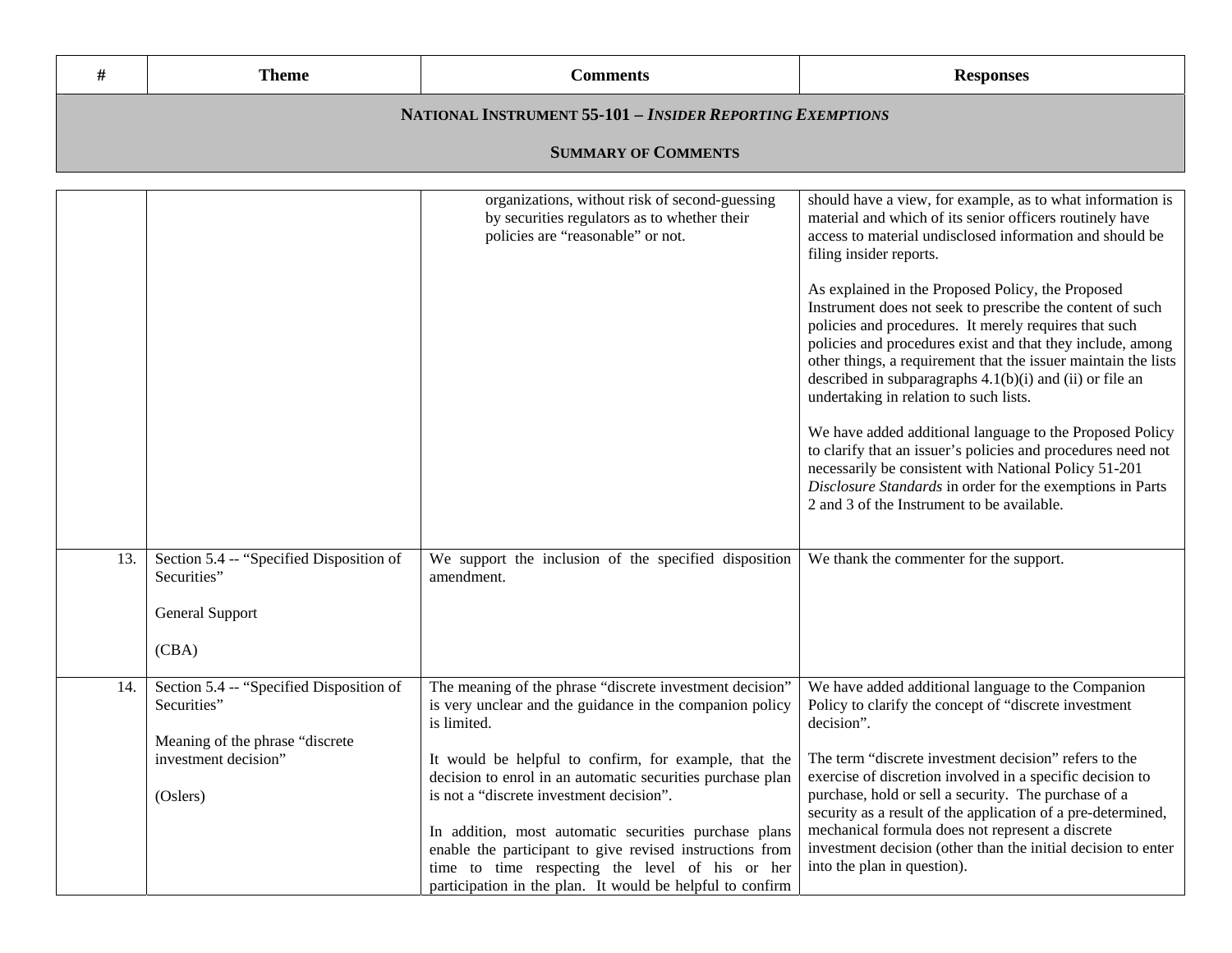|                                                           | <b>Theme</b> | Comments | <b>Responses</b> |  |
|-----------------------------------------------------------|--------------|----------|------------------|--|
| NATIONAL INSTRUMENT 55-101 - INSIDER REPORTING EXEMPTIONS |              |          |                  |  |
| <b>SUMMARY OF COMMENTS</b>                                |              |          |                  |  |

| that a participant does not, by giving a revised instruction<br>affecting the individual's level of ongoing participation in<br>the plan, thereby make a "discrete investment decision". | The reference to "discrete investment decision" in s. 5.4 is<br>intended to reflect a principles-based limitation on the<br>exemption for permitted dispositions under an automatic<br>securities purchase plan. Accordingly, in interpreting this<br>term, you should consider the principles underlying the<br>insider reporting requirement – deterring insiders from<br>profiting from material undisclosed information and<br>signalling insider views as to the prospects of an issuer --<br>and the rationale for the exemptions from this requirement.<br>In our view, the decision to <i>enroll</i> in an automatic<br>securities purchase plan <i>does</i> involve a discrete investment<br>decision. For example, a decision to participate in a share<br>purchase plan under which a participant contributes 10%<br>of each paycheque for the purchase of securities represents<br>a decision to invest 10% of the participant's salary in<br>securities of the issuer.<br>Each subsequent purchase in accordance with the initial<br>instructions does not represent a new investment decision.<br>However, a decision to revise the instructions or terminate<br>participation in the plan generally will represent a new<br>investment decision (or an alteration of the original<br>investment decision).<br>This is reflected in s. 4.2 of the current version (and<br>section 6.5 of the amended version) of the Companion<br>Policy. |
|------------------------------------------------------------------------------------------------------------------------------------------------------------------------------------------|---------------------------------------------------------------------------------------------------------------------------------------------------------------------------------------------------------------------------------------------------------------------------------------------------------------------------------------------------------------------------------------------------------------------------------------------------------------------------------------------------------------------------------------------------------------------------------------------------------------------------------------------------------------------------------------------------------------------------------------------------------------------------------------------------------------------------------------------------------------------------------------------------------------------------------------------------------------------------------------------------------------------------------------------------------------------------------------------------------------------------------------------------------------------------------------------------------------------------------------------------------------------------------------------------------------------------------------------------------------------------------------------------------------------------------------------------------|
|                                                                                                                                                                                          | 4.2 Design and Administration of Plans - Part 5 of<br>the Instrument provides a limited exemption from<br>the insider reporting requirement only in<br>circumstances in which an insider, by virtue of<br>participation in an automatic securities purchase<br>plan, is not making discrete investment decisions<br>for acquisitions under such plan. Accordingly, if it<br>is intended that insiders of an issuer rely on this<br>exemption for a particular plan of an issuer, the<br>issuer should design and administer the plan in a                                                                                                                                                                                                                                                                                                                                                                                                                                                                                                                                                                                                                                                                                                                                                                                                                                                                                                               |